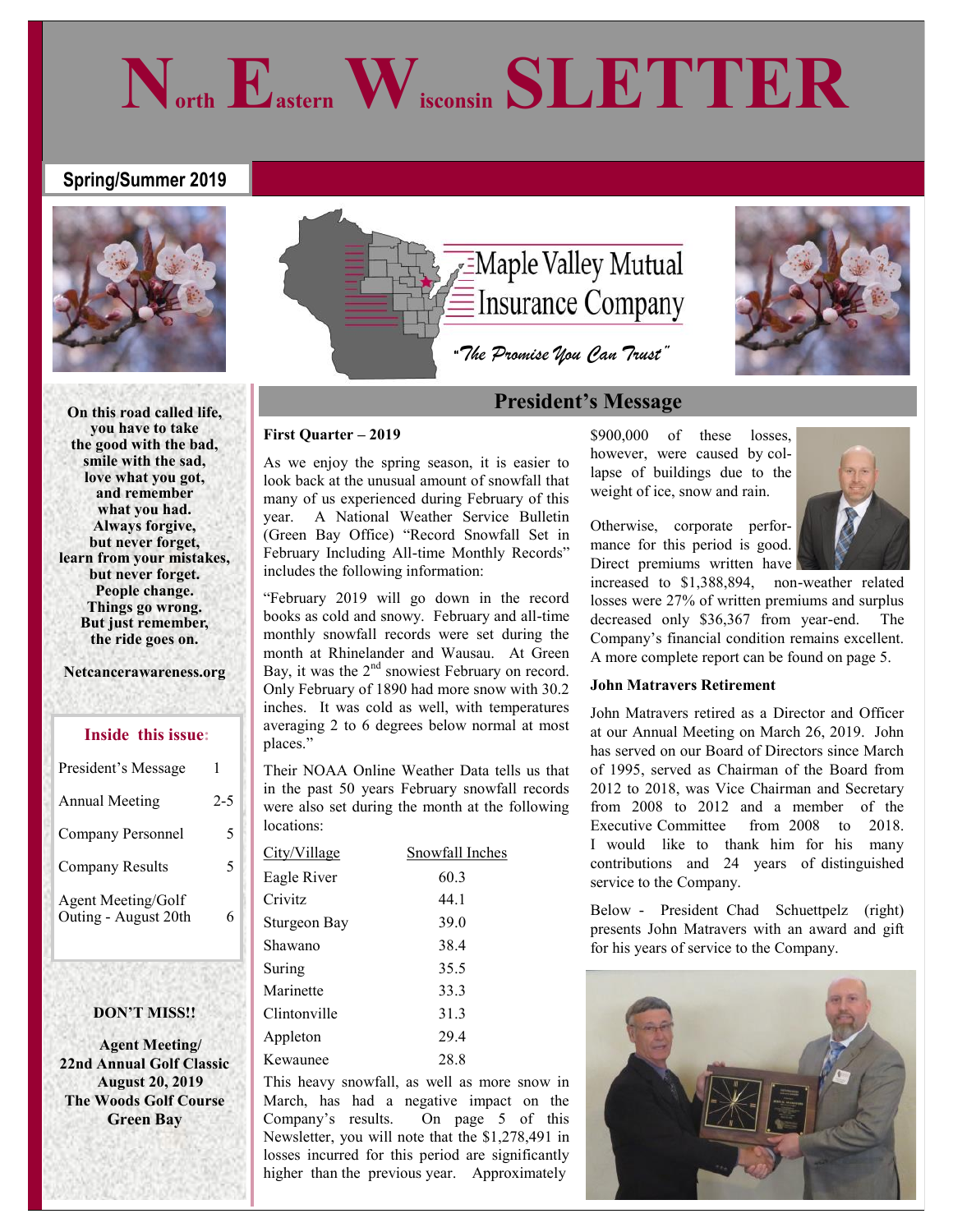## **The best and most beautiful things in the world cannot be seen or even touched - They must be felt with the heart.**

 **Helen Keller**

# **Page 2 128th Annual Meeting — March 26, 2019**

On March 26<sup>th</sup>, Maple Valley Mutual Insurance Company held its 128<sup>th</sup> Annual Meeting for policyholders at The Ravine Pub & Grill on Manitowoc Road in Green Bay. Approximately 200 policyholders, guests, agents and employees were in attendance.

In presenting his reports, President Chad Schuettpelz reported that corporate performance for calendar year 2018 showed very favorable results. Premiums written increased to \$6,734,454, the Company's surplus increased by \$986,000, underwriting income increased to \$816,473, incurred losses were down from the previous year with a gross loss ratio coming in at 36.6% and the Company's combined ratio came in at an excellent 85%.

He also talked briefly about the difference between reinsurance costs and recoveries with Wisconsin Reinsurance Corporation and the improvement that was again made this past year.

He also reviewed the updates in technology last year including a new claims module and the release of Real Time Comparative Rating for our Homeowners program. He also mentioned that the Company will be implementing agency downloading yet this year. With regard to cyber security, he noted the new firewall protection, the external and internal penetration testing and the training necessary to mitigate cyber security risks. The Company's enterprise risk management capabilities, as determined by A. M. Best, were also briefly discussed.

He concluded his remarks by thanking the policyholders and agents for their support and for attending the Annual Meeting.

In his Report to Policyholders, Chairman Tom Bitters talked about several agency changes and updates to the Company's Dwelling, Farm, Farmowners,



Company Officers: (L to R): Renee Wirtz - Vice President - Operations; Tom Bitters - Chairman; Duane Magnin - Vice Chairman & Secretary; Chad Schuettpelz - President & General Manager; & Al Schuettpelz - CEO



 Company Directors: Back Row (L to R): Al Schuettpelz, Linda Sinkula, Garrett Weber, James Kugel, Patrick Van De Hey & Francis Wranosky Front Row (L to R): Duane Magnin, Tom Bitters & Chad Schuettpelz

Homeowners, Mobilehomeowners and Farm and Personal Umbrella programs. He also mentioned that a new Home-Based<br>Business option **Business** was now available to the agents that represent the Company.

(Annual Meeting continued on next page)



 Officers, Directors and Employees who received service awards and gifts: (L to R) Al Schuettpelz, John Matravers, Tom Bitters, Wanda McCarthy, Chad Schuettpelz & Fran Wranosky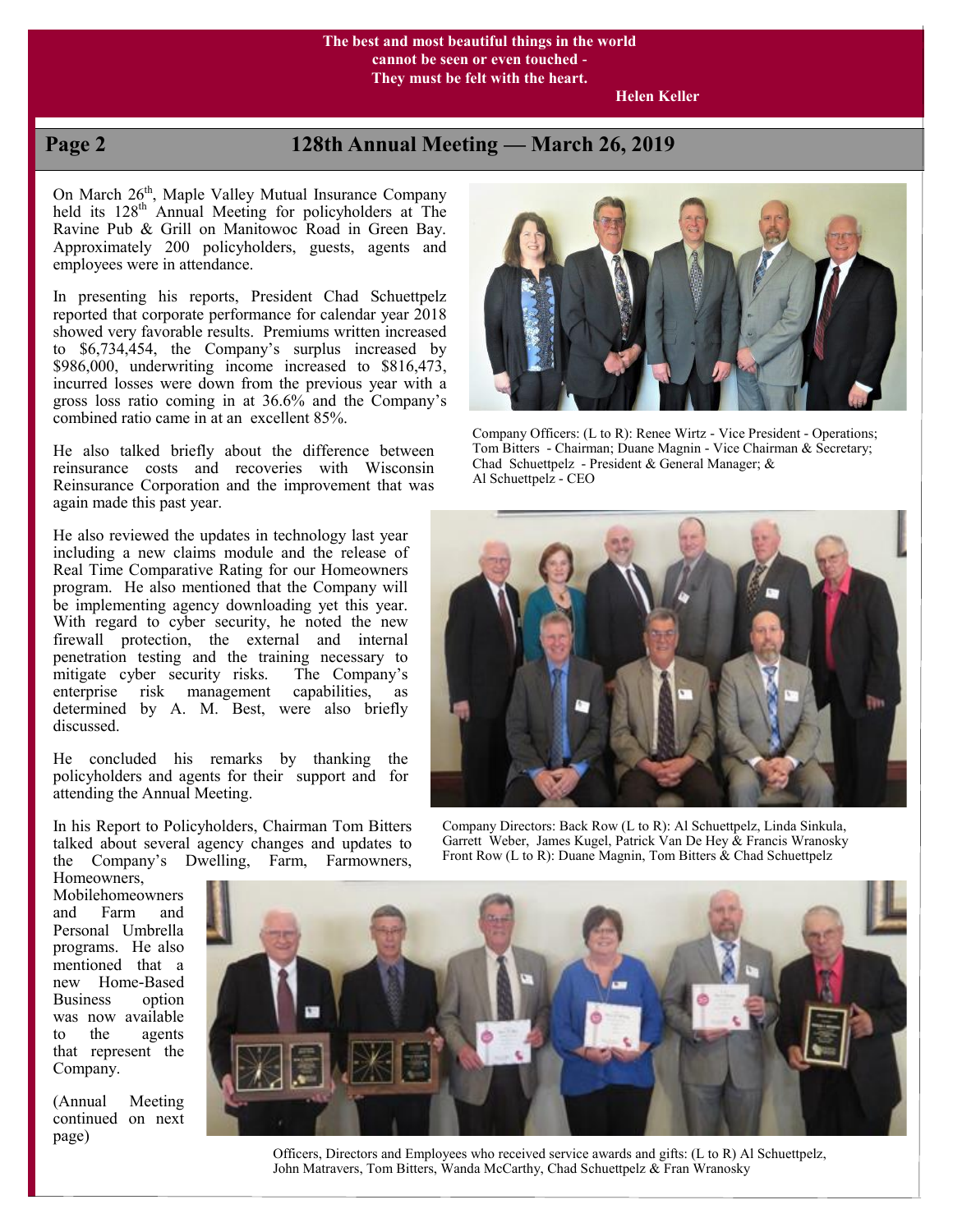**Think positively about your problem. Attitudes are more important than facts. The person with positive faith looks at a problem creatively, and finds a way to go around, under, or over it, or hit it straight on. The positive thinker activates things positively and draws back positive results. Norman Vincent Peale**

# **Page 3 128th Annual Meeting - Continued**

He also noted the Wisconsin Insurance Department's five-year audit of the Company last year.

Improvements that were made to the Company's properties were also explained to those in attendance.

He also noted that the Company's A- (EXCELLENT) rating with the A. M. Best Company and the  $A+$  rating with the Better Business Bureau were continued for another year.

Re-elected to the Board of Directors for a three-year term were Patrick Van De Hey, De Pere, Garrett Weber, Green Bay and Chad Schuettpelz, De Pere. Other Directors of the Company are Thomas Bitters, Lena, James Kugel, Lena, Duane Magnin, Oconto Falls, Alvin Schuettpelz, De Pere, Linda Sinkula, Kewaunee, and Francis Wranosky, Oconto Falls.

Chad Schuettpelz was honored for his 5 years of service as an Officer, Director and Employee of the Company, Thomas Bitters was honored for his 10 years of service as a Director and Officer of the Company, Wanda McCarthy was honored for her 20 years of service as an Employee of the Company, Francis Wranosky was honored for his 25 years of service as a Director of the Company, Alvin Schuettpelz was honored for his 45 years of service as an Officer, Director and Employee of the Company and John Matravers was honored for his 24 years of service as an Officer and Director of the Company.

At the Board of Director's following meeting, Thomas Bitters was elected to succeed himself as Chairman of the Board, Duane Magnin was elected to succeed himself as Vice Chairman and Secretary and Chad Schuettpelz was elected to succeed himself as President, General Manager and Treasurer.

On May 23, 1891, the Company was established by 44 residents in Oconto County for the purpose of providing themselves and their local communities with fire and lightning insurance protection. The newly formed Company was incorporated as a town mutual insurer under the laws of Wisconsin and called Maple Valley Home Mutual Fire Insurance Company. In 1939, the current name was adopted. On January 1, 1987, the Company reorganized from a town mutual to a nonassessable domestic mutual insurance carrier writing business in northeastern Wisconsin.

Today, the Company writes Farmowners, Homeowners, Home-Based Businesses, Businessowners, Commercial, Dwelling, Mobilehomeowners, Inland Marine and Umbrella Coverages for residents who live and/or own property in the Company's writing territory of twentyone counties in northeastern Wisconsin.



W. McCarthy, M. Koch, J. Angus, N. Skrobel & K. Shehow



D. Wranosky, D. Van De Hey, P. Van De Hey, D. Gilles, K. Bitters & F. Wranosky



B. Schuettpelz, L. Schuettpelz, B. Schuettpelz, E. Schuettpelz & S. Bougie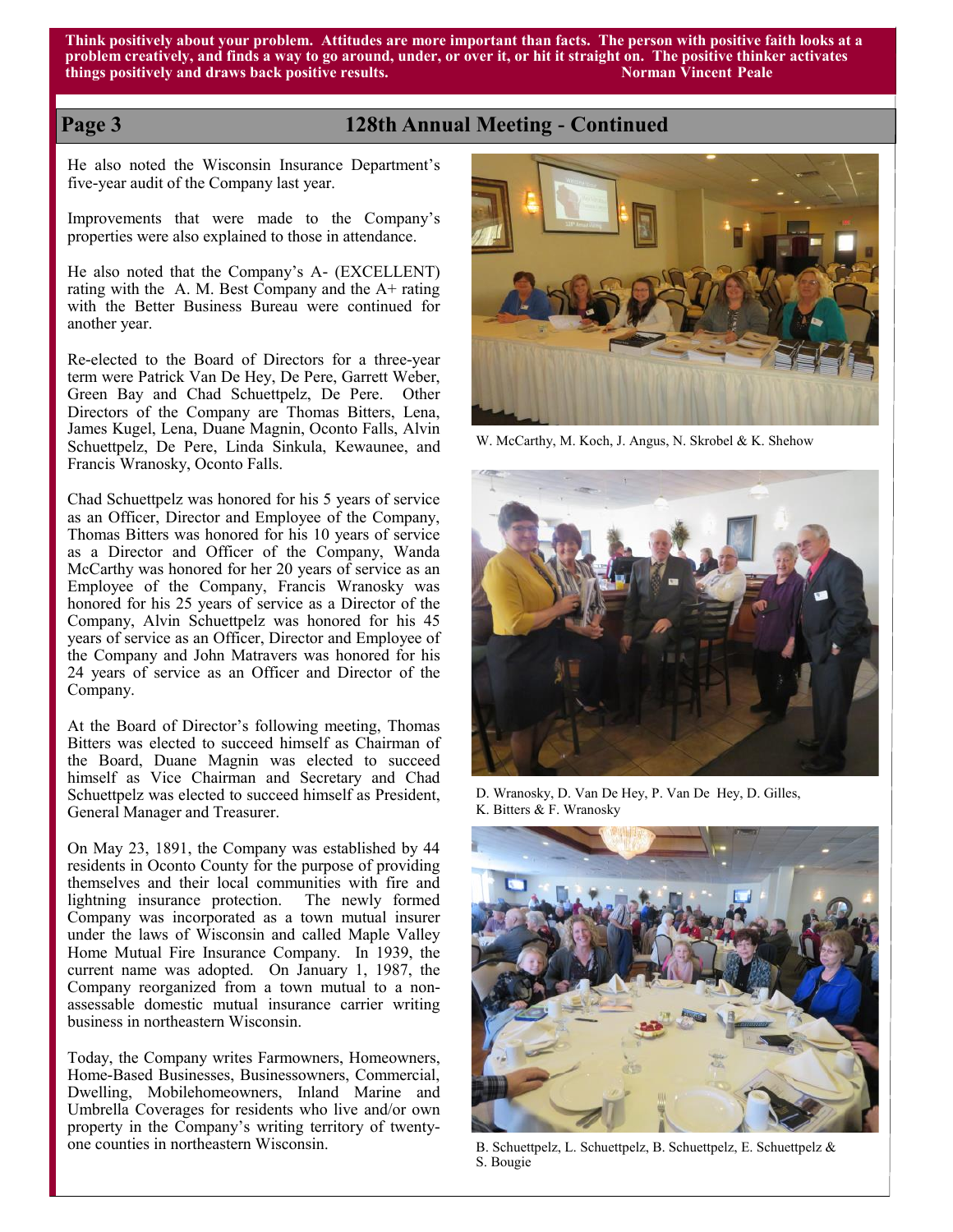# **Page 4 128th Annual Meeting - Continued**



W. McCarthy, J. Angus, M. Koch, G. Van Drisse & E. DeBruin



R. Jensen & D. Wittmann



J. Krueger, B. Vanderlogt, D. Van De Hey, K. Bitters & D. Wranosky



C. Modschiedler, T. Willems, K. Shehow & N. Skrobel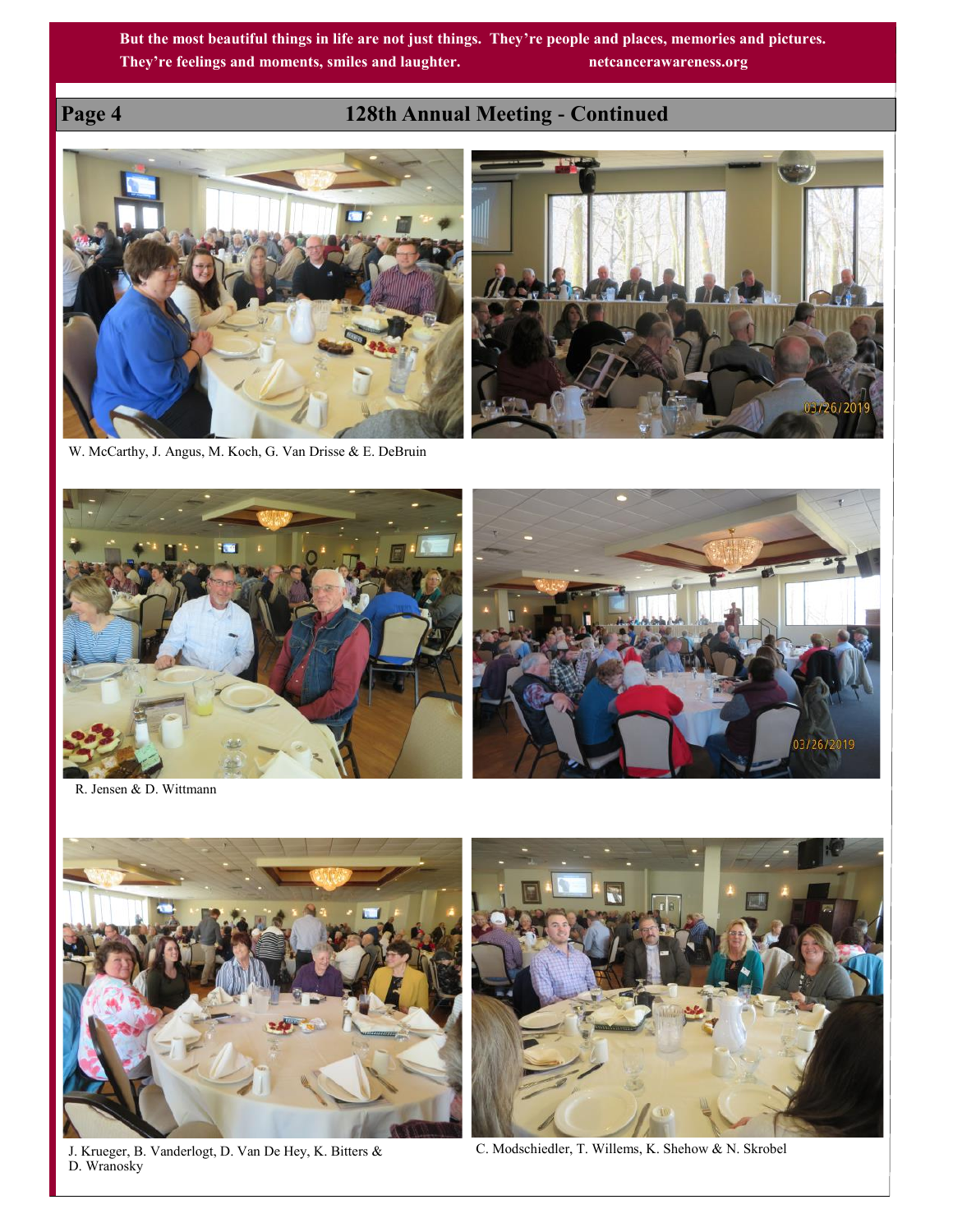# **Page 5 128th Annual Meeting - Continued**





K. Chaudoir, N. Kirsten G. Weber & J. Kugel



# **Company Personnel and Information**

### **PERSONNEL**

Chad Schuettpelz, President & General Manager Al Schuettpelz, CEO Renee Wirtz, Vice President - Operations Tony Willems, Claims Manager Josh Schonfeld, Loss Prevention Colin Modschiedler, Claims Representative Wanda McCarthy, Personal Lines Underwriter Mary Koch, Farm Lines Underwriter Michelle Ziesmer, Accountant & Underwriter Jessica Angus, Commercial & Personal Lines Underwriter Nikki Skrobel, Personal Lines Underwriter Diane Tisch, Receptionist & Claims Assistant Karen Shehow, Office & Loss Prevention Assistant

### **E-MAIL ADDRESSES**

chad@maplevalleymutual.com al@maplevalleymutual.com renee@maplevalleymutual.com tony@maplevalleymutual.com josh@maplevalleymutual.com colin@maplevalleymutual.com wanda@maplevalleymutual.com mary@maplevalleymutual.com general@maplevalleymutual.com jessica@maplevalleymutual.com nikki@maplevalleymutual.com diane@maplevalleymutual.com karen@maplevalleymutual.com

**ADDRESS** 304 North Rosera (Old Hwy 141)

P.O. Box 59 Lena, WI 54139-0059

**WEBSITE** www.maplevalleymutual.com

> **PHONE NUMBERS** (920) 829-5525 or 800-23MAPLE

# **Company Results For First Three Months**

## **The following are Maple Valley Mutual's Operating Results for the first three months as compared to previous years:**

|                                       | 2019        | 2018        | 2017        |
|---------------------------------------|-------------|-------------|-------------|
| <b>UNDERWRITING INCOME</b>            |             |             |             |
| Direct premiums written               | \$1,388,894 | \$1,355,954 | \$1,378,287 |
| <b>Premiums earned</b>                | 1,661,429   | 1,649,312   | 1,639,268   |
| <b>Cost of reinsurance</b>            | 311,297     | 308,300     | 301,887     |
| Net premiums earned                   | 1,350,132   | 1,341,012   | 1,337,381   |
| <b>LOSSES INCURRED</b>                |             |             |             |
| <b>Losses incurred</b>                | 1,278,491   | 368,169     | 1,241,440   |
| <b>Reinsurance recoveries</b>         | 129,879     | 72,117      | 535,325     |
| <b>Net losses incurred</b>            | 1,148,612   | 296,052     | 706,115     |
| <b>NET LOSS ADJUSTMENT EXPENSES</b>   | 177,382     | 167,783     | 119,780     |
| <b>OTHER UNDERWRITING EXPENSES</b>    | 466,877     | 461,352     | 428,131     |
| <b>TOTAL LOSSES/EXPENSES INCURRED</b> | 1,792,871   | 925,187     | 1,254,026   |
| NET UNDERWRITING LOSS/INCOME          | (442, 739)  | 415,825     | 83,355      |
| <b>INVESTMENT/OTHER INCOME</b>        | 109,260     | 88,224      | 94,313      |
| <b>NET LOSS/INCOME BEFORE TAXES</b>   | (333, 479)  | 504,049     | 177,668     |
| <b>SURPLUS</b>                        | 10,921,796  | 10,341,656  | 9,320,685   |
|                                       |             |             |             |